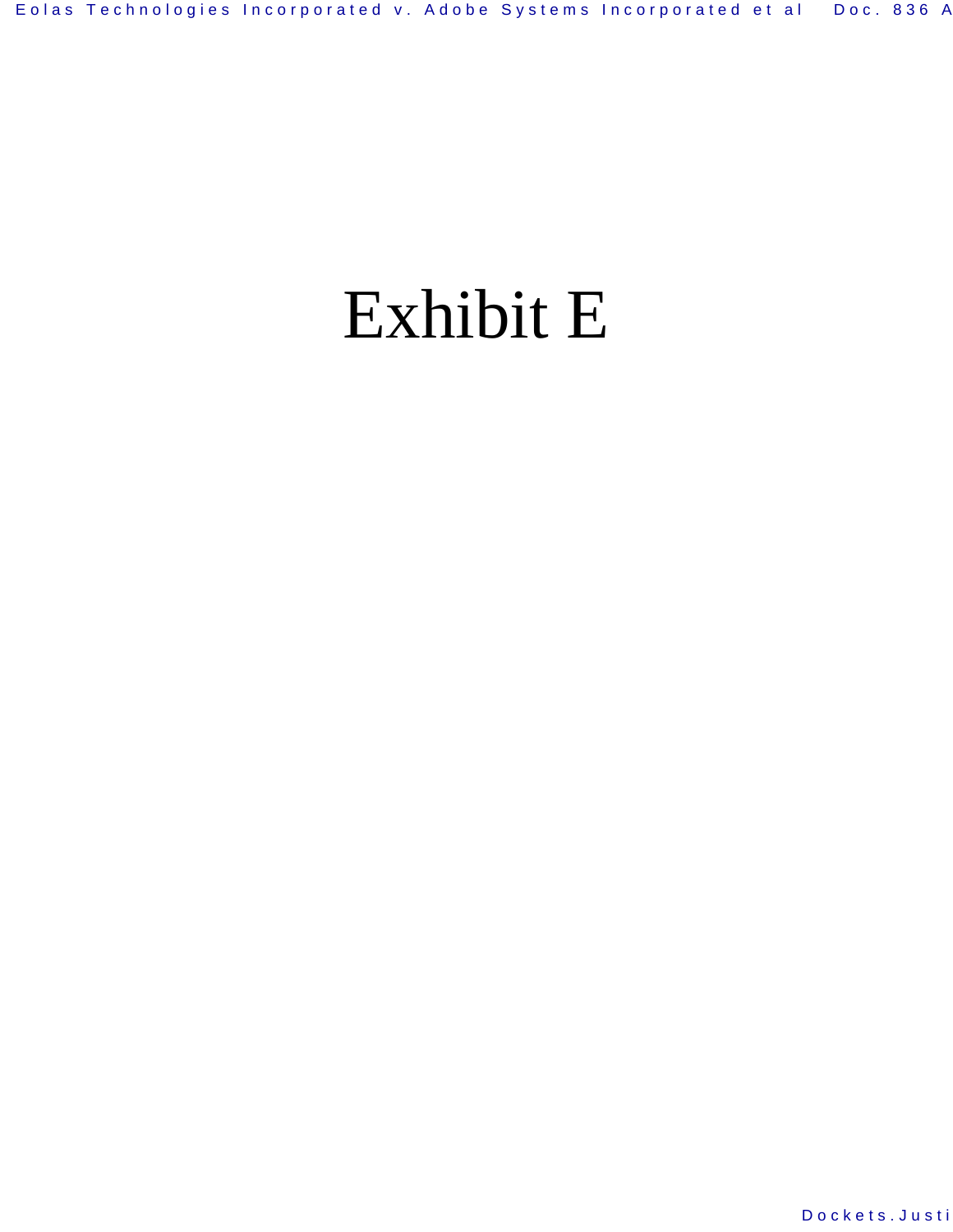

H Only the Westlaw citation is currently available.

> United States District Court, E.D. Texas, Tyler Division. **EON CORP**. IP HOLDINGS, LLC, v. SENSUS USA INC., et al.

> > No. 6:09-cv-116. Jan. 21, 2010.

# *MEMORANDUM OPINION & ORDER*

JOHN D. LOVE, United States Magistrate Judge. **\*1** Before the Court are Defendant Sensus USA Inc.'s ("Sensus") Motion to Compel Testimony Under Federal Rule of Civil Procedure 30(b)(6); Alternatively, Sensus's Motion to Strike Plaintiff EON Corp. IP Holdings, LLC's ("EON") Infringement Contentions (Doc. Nos.88, 89) and Sensus's Motion for Protective Order Against Discovery Related to Its One-Way Water and Gas Meter Products (Doc. No. 90). Both motions are fully briefed (Doc. Nos.102, 103, 110, 111, 112, 113). Having considered the parties' submissions, the Court **DENIES** without prejudice Sensus's Motion to Compel or Strike (Doc. Nos.88, 89) and **DENIES** Sensus's Motion for Protective Order (Doc. No. 90). However, the Court **ORDERS** EON to supplement its infringement contentions pursuant to this order.

#### *BACKGROUND*

EON has alleged Sensus literally infringes claims 1-3, 8, 9, 12, 14, and 16-18 of U.S. Patent Nos. 5,388,101 ("the '101 patent") and claims 1-3 and 5-14 of U.S. Patent Nos. 5,481,546 ("the '546 patent"). The '546 patent is a continuation of the '101 patent. Both patents are entitled "Interactive Nationwide Data Service Communication System for Stationary and Mobile Battery Operated Subscriber Units" and are directed at base stations for processing communications from portable, low-power subscriber units. '101 Patent col. 3:32-4:21; '546 Patent 3:28-4:14. EON has accused Sensus's water, gas, and electric meters that utilize its "FlexNet" wireless communication system.

On October 9, 2009, EON served its P.R. 3-1 infringement contentions (Doc. No. 59). EON disclosed each claim that is allegedly infringed, identified accused instrumentalities, and provided a chart purporting to identify where claim elements were found within some of the accused instrumentalities. Sensus contended these disclosures were deficient and noticed a deposition under Federal Rule of Civil Procedure  $30(b)(6)$ . EON objected to the deposition and refused to produce a witness. The parties' meet and confer attempts were unsuccessful, and Sensus brought this motion to compel, or, alternatively, to strike.

The parties' dispute over the sufficiency of EON's infringement contentions has contributed in part to a discovery dispute and Sensus's motion for a protective order. EON identified water, gas, and electric meters as accused instrumentalities. EON subsequently sought discovery regarding these products. Sensus opposed EON's discovery requests. Sensus believed the identification of water and gas meters as accused instrumentalities was improper because the meters were incapable of two-way communication, as Sensus argued the asserted claims required. Sensus brought this motion for a protective order to shield it from the time and expense of providing the requested discovery, or, alternatively, to require EON to pay the production costs.

#### *DISCUSSION*

### **I. Insufficiency of EON's Infringement Contentions**

Sensus attacks the sufficiency of EON's infringement contentions on several grounds. Sensus notes some of the accused instrumentalities identified pursuant to P.R. 3-1(b) were not charted pursuant to P.R. 3-1(c). Sensus objects to EON's reliance on documents that allegedly refute EON's infringement case because they describe gas and water meters that are incapable of two-way communication. Sensus argues EON failed to identify where certain claim elements were met in the accused instrumentalities. Finally, Sensus challenges EON's use of block quotes from and extensive string citations to Sensus documents.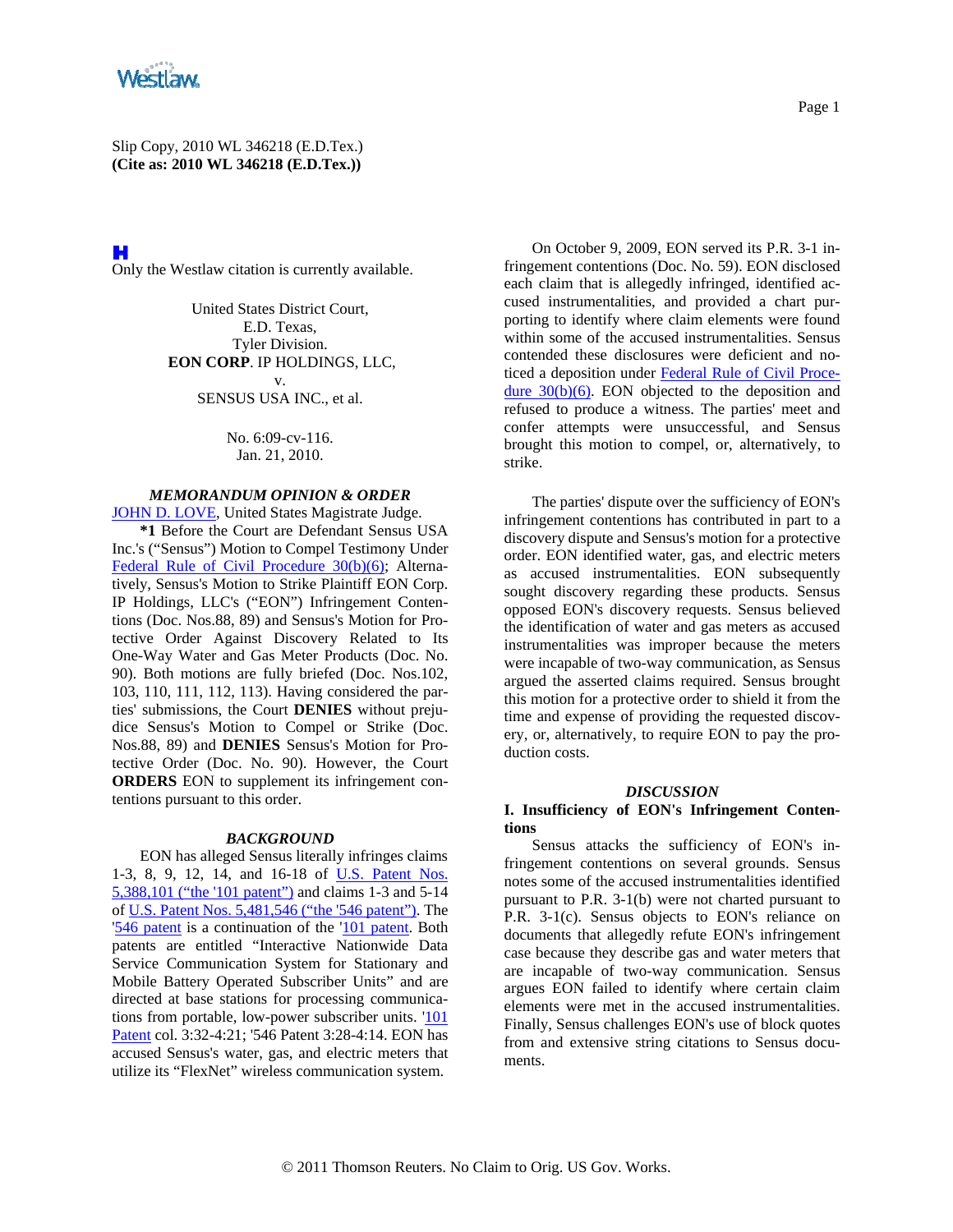**\*2** In response, EON contends its infringement contentions are sufficient. EON states the accused instrumentalities allegedly absent from its charts are adequately described and, in many cases, are substantially identical to the disclosed materials. $\frac{FN1}{FN}$  EON disputes Sensus's characterization of documents relating to gas and water meters. EON argues Sensus's accusation that it failed to identify where certain claim elements are met is an attempt to litigate dispositive issues. Finally, EON contends its use of quoted material and string citations is adequate because Sensus can readily analyze referenced product specifications to determine correspondences between the accused instrumentalities and the patent language.

> FN1. EON states in its response that it was also submitting proposed amended P.R. 3-1(c) charts that explicitly identify each accused instrumentality. This submission was not attached to EON's pleadings. *See also* DEF.'S REPLY at 2 ("Yet now, in response to Sensus's Motion, based on the very deficiencies Sensus previously provided, EON concedes its contentions are deficient and offers 'amended ICs,' which were not filed with the Court as part of its Response, which Sensus has not received or reviewed, and which, in any event, have not been authorized by the Court under P.R. 3-6").

"[T]he Patent Rules are designed to streamline the discovery process." *American Video Graphics, L.P. v. Elec. Arts, Inc.,* 359 F.Supp.2d 558, 560 (E.D.Tex.2005). The Rules "requir[e] plaintiffs to disclose their [ ] infringement contentions before discovery has even begun." *Id.* Patent Rule 3-1 requires disclosure of infringement contentions, including:

(a) Each claim of each patent in suit that is allegedly infringed by each opposing party;

(b) Separately for each asserted claim, each accused apparatus, product, [or] device ... ("Accused Instrumentality") of each opposing party of which the party is aware. This identification shall be as specific as possible.... Each product, device, and apparatus must be identified by name or model number, if known ...

(c) A chart identifying specifically where each

element of each asserted claim is found within each Accused Instrumentality ...

#### P.R. 3-1.

Proper infringement contentions provide a defendant with notice of a plaintiff's infringement theories. *Linex Techs., Inc. v. Belkin Int'l, Inc.,* 628 F.Supp.2d 703, 706 (E.D.Tex.2008) (noting "enough specificity is required to give an alleged infringer notice of the patentee's claims"). This notice focuses discovery and narrows issues for claim construction, summary judgment, and trial. *Connectel, LLC v. Cisco Sys., Inc.,* 391 F.Supp.2d 526, 526 (E.D.Tex.2005). The Rules do not require the disclosure of specific evidence nor do they require a plaintiff to prove its infringement case. *Realtime Data, LLC v. Packeteer, Inc.*, No. 6:08-cv-144, 2009 WL 2590101, at \*5 (E.D.Tex. Aug. 18, 2009) (stating "[i]nfringement contentions are not intended to require a party to set forth a *prima facie* case of infringement and evidence in support thereof"); *see also Balsam Coffee Solutions Inc. v. Folgers Coffee Co.,* No. 6:09-cv-089, 2009 WL 4906860, at \*3 n. 2 (E.D.Tex. Dec. 9, 2009) (observing "P.R. 3-1 does not require the disclosure of evidence and documents supporting infringement contentions ..."); *Realtime Data, LLC v. Packeteer, Inc.,* No. 6:08-cv-144, 2009 WL 5216909, at \*2 n. 3 (E.D.Tex. July 20, 2009) (explaining the identification of evidence obtained during discovery can aid in satisfying the notice function of infringement contentions); *Samsung SDI Co. v. Matsushita Elec. Indus. Co.,* No., 2006 WL 5097360, at \*1 (C.D. Cal. June 5, 2006) (explaining "[t]he plaintiff is not ... required to produce evidence of infringement ... or to provide evidentiary support for its contentions" (quotations omitted)). "Infringement contentions are not meant to provide a forum for litigation of the substantive issues; they are merely designed to streamline the discovery process." *Linex Techs.,* 628 F.Supp.2d at 713 (citing *STMicroelectronics, Inc. v. Motorola, Inc.,* 308 F.Supp.2d 754, 755 (E.D.Tex.2004)) (quotations omitted).

**\*3** EON's infringement contentions are deficient because they fail to identify each accused instrumentality in its 3-1(c) chart. The infringement contentions include one claim chart for each asserted claim. The accused system identified by each claim chart is simply described as "Sensus FlexNet and compatible equipment." The description of the accused system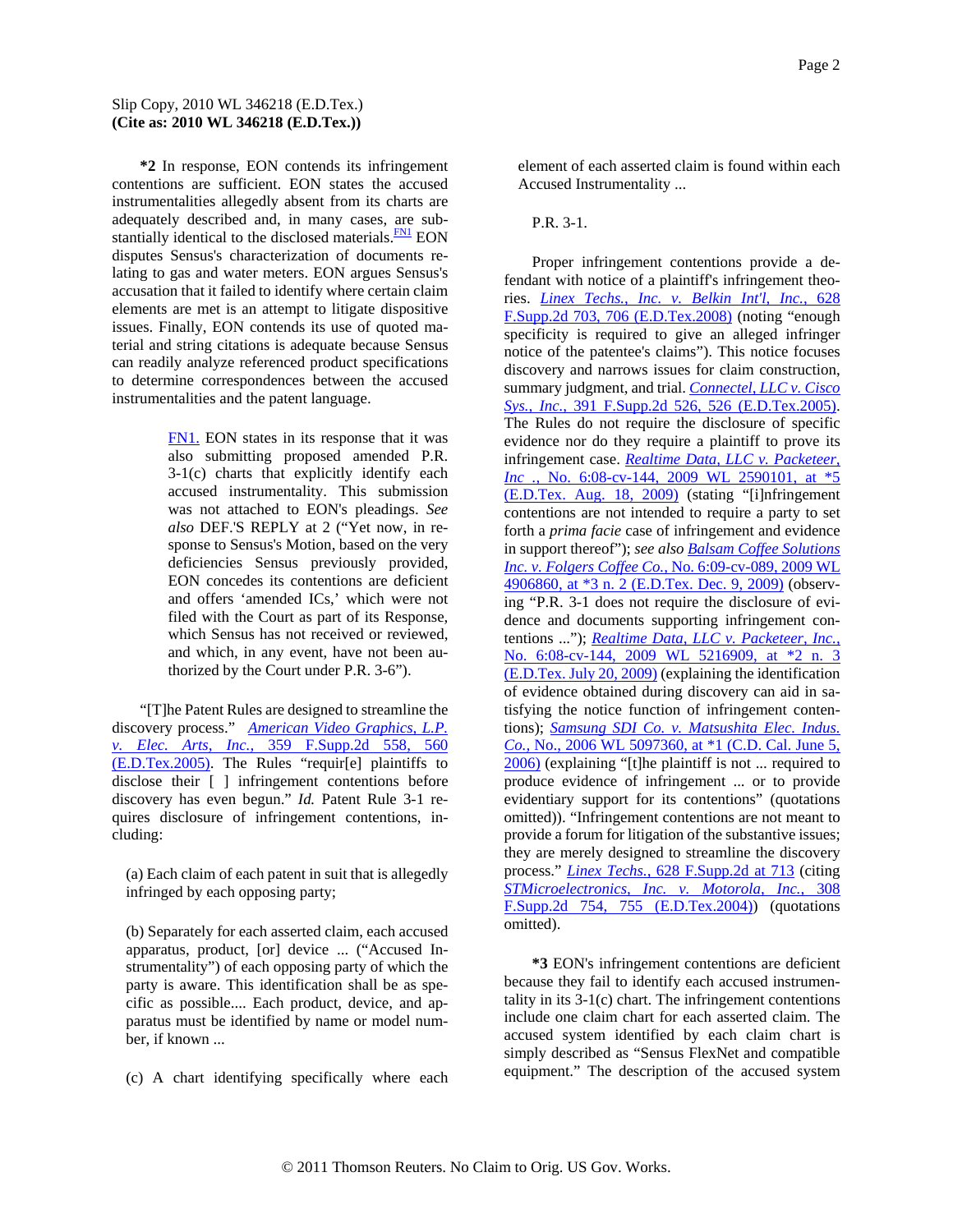explicitly references only six of the eleven disclosed accused instrumentalities. For example, the infringement contentions identify a Tower Gateway Base Station and a Model 510X FlexNet SmartPoint Transmitter. The '101 patent claim chart describes the operation of the Tower Gateway Base Station, *e .g.* Doc. No. 88-3 at 58, but never describes or otherwise references the Model 510X FlexNet SmartPoint Transmitter. P.R. 3-1(c) requires EON to specifically explain how each accused instrumentality meets the asserted claim elements. EON's infringement contentions fail because they do not identify every of the accused instrumentalities. EON argues unidentified instrumentalities are essentially described in the chart and that providing the requested descriptions will result in repetitive descriptions. If certain portions of EON's chart are applicable to more than one of the accused instrumentalities, then EON should clearly indicate as much. EON need not unnecessarily duplicate its efforts, as such repetition is inefficient and does not advance the notice function.

EON's use of block quotes from and string citations to Sensus documents is likewise insufficient to satisfy the notice function intended by P.R. 3-1 infringement contentions. The six referenced instrumentalities appear in block quote excerpts from product specifications and reports. The referenced instrumentalities also appear in the titles of documents EON routinely string cites. The block quote excerpts describe the operation of the referenced instrumentalities and their features, but EON does not otherwise explain its theories of how the accused instrumentalities satisfy the asserted claim elements. The purpose of infringement contentions is to provide notice of EON's infringement theories. *Linex Techs.,* 628 F.Supp.2d at 706. Identification of evidence supporting an infringement theory may aid the notice function. *Realtime Data, LLC v. Packeteer, Inc.,* No.2009 WL 5216909, at \*2 n. 3. Simply block quoting references, however, does not necessarily advise a defendant of where a plaintiff believes asserted elements are found in an instrumentality. Similarly, although citing documents has a role and may further notice, it does not, in and of itself, fulfill the notice function. EON must put forward its position as to where it believes particular limitations are met by the accused instrumentalities. EON's theories may be bolstered or further illuminated by citations to documents and evidence, but identification of evidence alone does not independently satisfy the notice function of the rules.

However, Sensus's objections to EON's use of documents that Sensus contends refute EON's infringement case lack merit. Sensus argues the documents EON relies on describe gas and water meters incapable of two-way communication. Sensus opposes the use of these documents because it believes the asserted claims can only be infringed two-way devices. These objections raise substantive issues that are not properly addressed by infringement contentions. Patent Rule 3.1 does not require EON to marshal evidence or otherwise prove its infringement case. *Realtime Data, LLC,* 2009 WL 2590101 at \*5. Whether certain documents support or refute EON's infringement case is a question for summary judgment or trial. The use of these documents does not render EON's infringement contentions deficient.

**\*4** Sensus also objects to EON's fail to explain its interpretation of certain claim terms, such as "local remote receiver," "portable," or "lower power." Sensus argues that it is self-evident that the water, gas, and electric meters are not portable. Similarly, Sensus argues its accused meters do not transmit at low power. Sensus's objections are directed toward claim construction positions that EON need not disclose prior to the deadline for P.R. 4-2 disclosures. *See* P.R. 2-5(a). EON's position regarding the meaning of these terms are properly reserved for claim construction briefing.

EON's infringement contentions are deficient for the reasons discussed above. The appropriate avenue for correcting these deficiencies is to afford EON the opportunity to supplement its contentions. Thus, the requested 30(b)(6) deposition is unnecessary at this time. Likewise, striking EON's contentions is inappropriate. Sensus is free to renew its request for these forms of relief if EON's supplemented contentions are also deficient.

# **II. Discovery Related to Sensus's One-Way Gas & Water Meters**

As noted above, Sensus opposes EON's discovery request related to water and gas meters that Sensus characterizes as "one-way" devices. Sensus submits a declaration from its director of water and gas meter development stating the identified gas and water meters are incapable of twoway communication by way of the FlexNet Network. Sensus argues the gas and water meters cannot infringe because the asserted